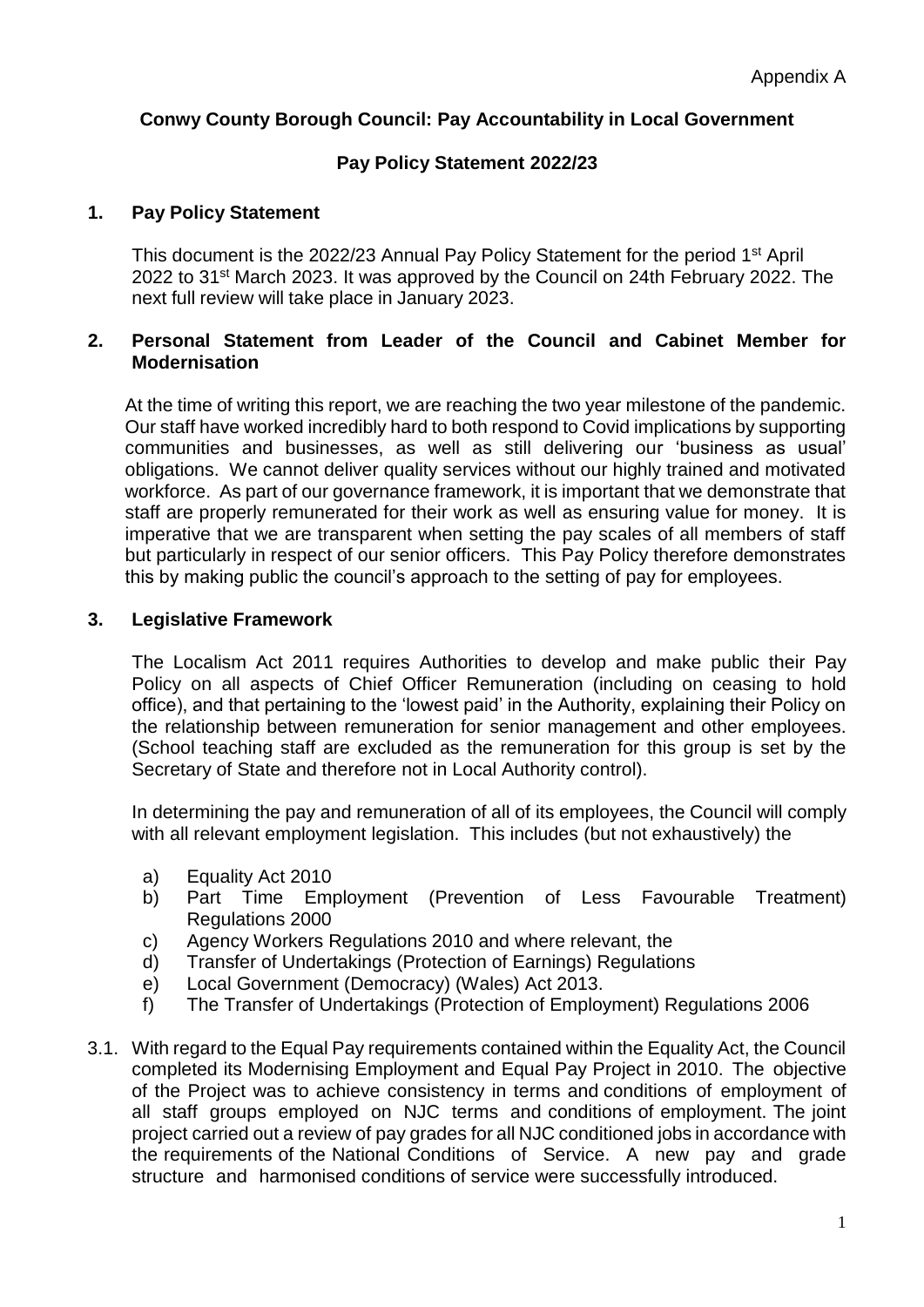- 3.2. Under Section 112 of the Local Government Act 1972 the Council has 'the power to appoint officers on such reasonable terms and conditions as the Authority thinks fit'.
- 3.3. This Pay Policy Statement sets out the Council's approach in accordance with the requirements of s38 to 43 of the Localism Act 2011 which requires Welsh and English Local Authorities to produce a Pay Policy Statement each financial year, which must be published on the Council's website by 31<sup>st</sup> March, detailing:
	- a) The Authority's Policies towards all aspects and elements of the remuneration of Chief Officers.
	- b) Their approach to the publication of and access to information relating to all aspects of the remuneration of Chief Officers.
	- c) The approach to the payment of Chief Officers on their ceasing to hold office under or be employed by the authority.
	- d) The Authority's Policies towards the remuneration of its lowest paid employees (including the definition adopted and reasons for it)
	- e) The relationship between the remuneration of its Chief Officers and other employees.

# **4. Decision Making, Transparency and Accountability**

The Council is committed to an open and transparent approach to pay policy, which will enable Councillors, members of staff, trade unions and Council tax payers to access, understand and assess information on remuneration levels of Council employees. The pay and terms of conditions of employment for local government services' workers is determined by the National Joint Council (NJC) for Local Government Services. The Chief Executives' pay review was approved by Council in December 2021 and endorsed by the Independent Remuneration Panel for Wales in January 2022. The CEO, Chief Officer and pay agreement for Local Government Services has been agreed for 2021/22.

- 4.1. Therefore the following are provided as Appendices to this policy or their location for provision on request identified.
	- i) County Borough Council Local Employee Pay Scales for 2021/22 has been agreed by the National Joint Council for Local Government Services and individual basic salaries will increase by 2.50% for Scp 1 and 1.75% for all other scales with effect from 1st April 2021. This reflects the amendments to our pay and grading structure that were necessary to implement the "single year" pay deal that was agreed between the national employers and trade unions in 2021/22. These pay rates will be amended during 2022/23 when a pay award effective from 1<sup>st</sup> April 2022 has been agreed. There will be no further amendments unless there is an unexpected national cost of living increase agreed between local government employers and the trade unions.
	- ii) Chief Executive's Pay Scale (Appendix C). The Chief Executive's pay was reviewed by an independent consultant in 2021 as part of the completion of the 2019 Chief Officer Pay review. The review and proposed pay scale amendments were approved by Council in December 2021 and approved by the Independent Remuneration Panel for Wales in January 2022. The CEO pay agreement for 21/22 has been agreed by the Joint Negotiating Committee for Chief Executives of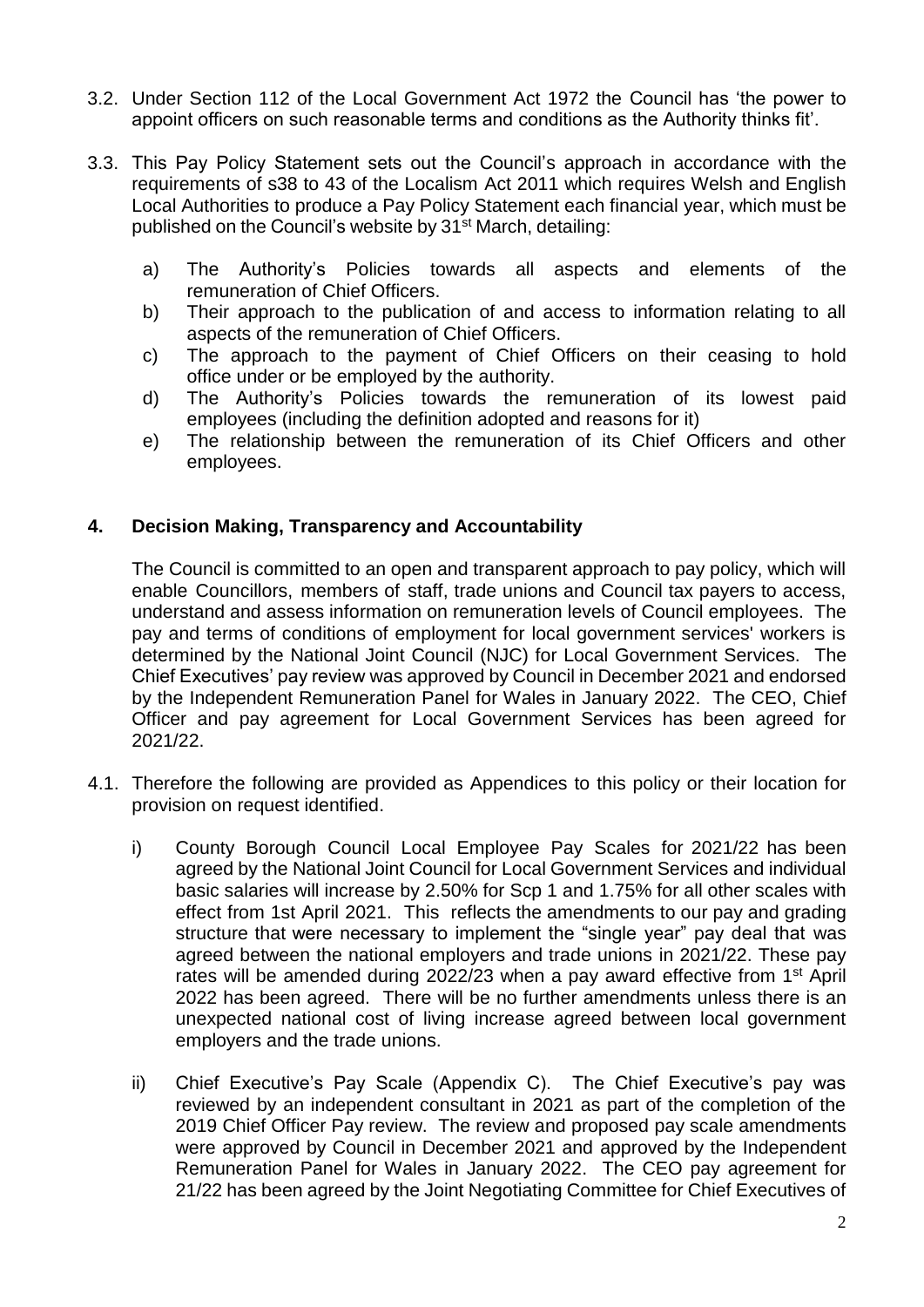Local Authorities and individual basic salaries will increase by 1.50% with effect from 1st April 2021. These pay rates will be amended during 2022/23 when a pay award effective from 1<sup>st</sup> April 2022 has been agreed. There will be no further amendments during 2022/23 unless there is an unexpected national cost of living increase agreed between local government employers and the trade unions.

- iii) Strategic Director & Chief Officer Pay Scales (Appendix D). The Strategic Director & Chief Officer pay agreement for 21/22 has been agreed by the Joint Negotiating Committee for Chief Officers of Local Authorities and individual basic salaries will increase by 1.50% with effect from 1st April 2021. These pay rates will be amended during 2022/23 when a pay award effective from 1st April 2022 has been agreed. There will be no further amendments during 2022/23 unless there is an unexpected national cost of living increase agreed between local government employers and the trade unions.
	- iv) Soulbury Conditioned Staff Pay Scales (Appendix E). A pay award for 2021 has been agreed for an increase of 1.75% on all pay points on the Educational Improvement Professionals' pay spine, Young People's/Community Service Managers' pay spine and Educational Psychologists' pay spines on 1 September 2021 (to be backdated). These pay rates will be amended during 2022/23 when a pay award for 2022 has been agreed.
	- v) JNC Chief Officer Terms and Conditions (available from Corporate Human Resources).
	- vi) JNC Chief Officer Employment Procedures (Council Constitution; available from Corporate Human Resources).
	- vii) The Local Government (Early Termination of Employment) (Discretionary Compensation) (England and Wales) Regulations 2006: Council's Discretionary Policy 27<sup>th</sup> January 2011 (Corporate Human Resources).
	- viii) Public Services Staff Commission: Transparency of Pay in the Devolved Public Sector: December 2016 (available from Corporate HR).
	- ix) Local Government Association 5<sup>th</sup> December 2017: Local Government Pay 2018 (available from Corporate HR).
	- x) Staff Information 31/3/20 (Appendix F).
	- xi) Summary of Policy Recommendations/Decisions: Council 24th February 2022 (Appendix G).
- 4.2. The Appendices referred to above show the salaries of the larger majority of the nonteaching workforce together with the use of other nationally defined rates where relevant.
- 4.3. All other pay related allowances are the subject of either locally or nationally negotiated rates, having been determined from time to time in accordance with collective bargaining machinery and/or as determined by Council Policy.
- 4.4. New appointments will normally be made at the minimum of the relevant grade, although this can be varied following consultation and agreement with Corporate HR where necessary to secure the best candidate. Further information can be found in the Council's Recruitment and Selection Policy.
- 4.5. Job evaluation enables the council to set appropriate remuneration levels based on internal job size relativities within the Council. However, from time to time it may be necessary to take account of the external pay market in order to attract and retain employees with particular experience, skills and capacity.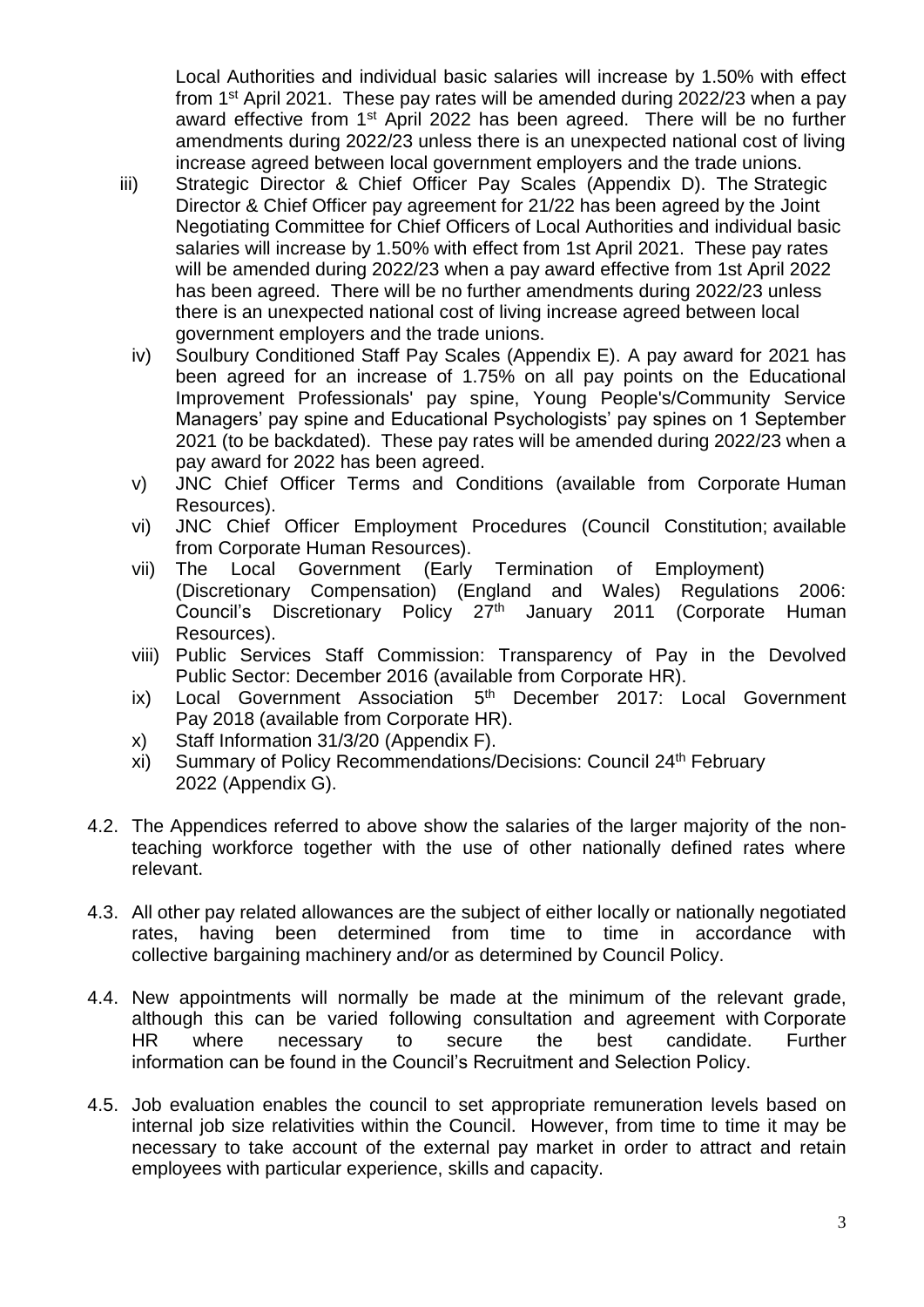- 4.6. As part of the Modernising Employment and Equal Pay Project a Market Supplements Policy was devised to address this issue. The Market Supplements Policy ensures that the requirement for such payments is objectively justified by reference to clear and transparent evidence of relevant market comparators, using appropriate data sources available from within and outside the local government sector. It is the Council's policy that any such additional payments be kept to a minimum and be reviewed on a regular basis so that they can be withdrawn where no longer considered necessary. There were no known new market supplements applied during the previous year.
- 4.7. There may be occasions when an employee is asked to carry out additional duties to those of their substantive post for a period of time. In such circumstances an additional payment may be made in line with the Council's Honoraria Process.

# **5. Principles Underpinning the Council's Pay and Grading Structure**

- 5.1. A pay and grading structure that was modern and equality proofed.
- 5.2. To harmonise grade arrangements to ensure all NJC conditioned staff were paid on an incremental scale. Prior to the introduction of the Council's new structure lower paid workers were paid on single "spot" salaries.
- 5.3. Anti-social hours' payments were harmonised as an equality measure to ensure that all NJC conditioned staff were entitled to such payments when working qualifying hours. Prior to the introduction of the new arrangements the receipt of such payments depended on which of the Council's services an employee worked in. As well as being inconsistent this represented a risk to the Council in respect of Equal Pay legislation.
- 5.4. The Council expects high levels of performance from all employees and has an Annual Performance Appraisal Scheme in place to monitor, evaluate and manage performance on an ongoing basis. The Council does not have Performance Related Pay at any level.
- 5.5. The primary aim of a reward strategy is to attract, retain and motivate suitably skilled staff so that the Authority can perform at its best and deliver quality services for the Council's customers. The biggest challenge for the Council in the current circumstances is to maximise productivity and efficiency within diminishing resources. Pay Policy then is a matter of striking a sometimes difficult balance between setting remuneration levels at appropriate levels to facilitate a sufficient supply of appropriately skilled individuals to fill the Authority's very wide range of posts, and ensuring that the burden on the Council's budget and the Council taxpayers does not become greater than can be fully and objectively justified.
- 5.6. In this context it does need to be recognised that at the more senior grades in particular remuneration levels need to enable the attraction of a suitably wide pool of talent (which will ideally include people from the private as well as public sector and from outside as well as within Wales), and the retention of suitably skilled and qualified individuals once in post. It must be recognised that the Council will often be seeking to recruit in competition with other good public and private sector employers. Whilst we have been able to successfully appoint to a number of senior positions during 2021/22, the impact of Covid has made this increasingly challenging to attract suitable candidates in certain professions, particularly social care. A review of our recruitment process is being undertaken to work to address this.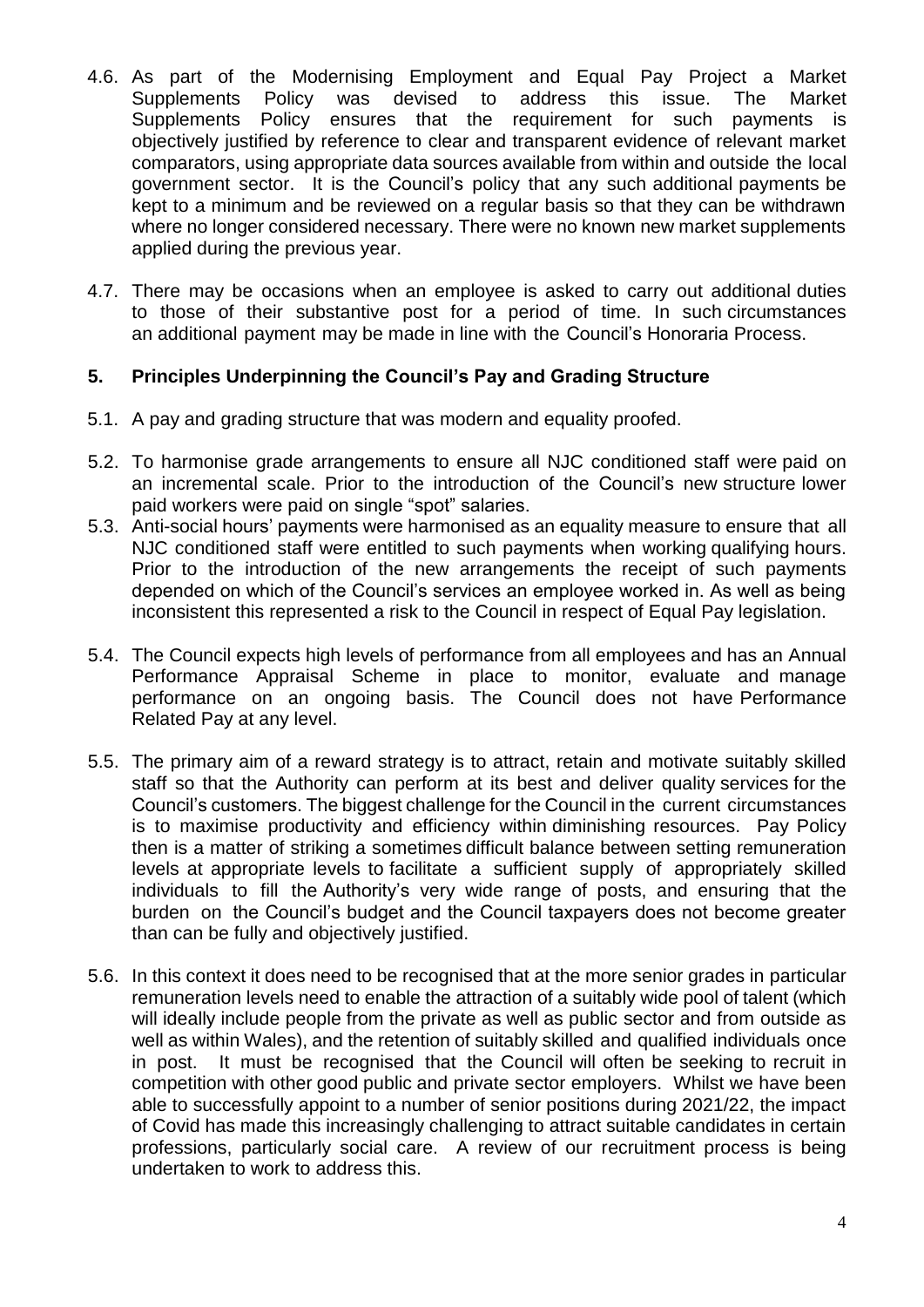- 5.7. The Council is the major employer in the area. As such we must have regard to our role in improving the economic well-being of the residents of the County. The availability of good quality employment on reasonable terms and conditions and fair rates of pay has a beneficial impact on the quality of life in the community as well as on the local economy.
- 5.8. The Council is committed to safeguarding and promoting the welfare of children, young people and vulnerable adults and expects all staff, elected members and volunteers to share this commitment. Recruitment to all jobs in the Council will be on merit, and selection criteria used will be relevant to the job and promote equality of opportunity.

The principles of fair recruitment and selection apply equally to all posts including promotions, secondments, temporary, fixed-term and casual contracts. The Equality Act 2010 brought together and replaced all previous anti-discrimination laws with a single Act. The Act provides protection to people who have "protected characteristics". These are race, sex, disability, age, gender reassignment, religion or belief, marriage and civil partnership, and pregnancy and maternity. The Act brought into force a single public sector General Duty. In Wales, to reinforce the General Duty, the Welsh Minister created the Statutory Duties (Wales) Regulations 2011.

- 5.9. The Council's [Strategic Equality Plan 2020-2024](https://www.conwy.gov.uk/en/Council/Strategies-Plans-and-Policies/Equality-and-diversity/Strategic-Equality-Plan-2020-2024.aspx) was approved by the Cabinet on 11<sup>th</sup> February 2020 and is published on our website. The Plan sets out how we will continue to improve equality outcomes for the people of Conwy and our employees. Annual reports on progress towards achieving our equality objectives are published on our website.
- 5.10.The Public Services Staff Commission recommends that the gender make up of "the senior team" is published in the Local Pay Policy. On 1<sup>st</sup> March 2022 the Chief Officers on the Senior Management Team comprised: 53% female: 47% male (15 members of the "Team" 8 female and 7 male). The change from last year's figures is due to replacement of two retired male Chief Officers with females, following recruitment exercises.

## **6. Senior Pay Remuneration: Chief Executive & Chief Officer Job Evaluation.**

# 6.1. **Chief Executive and Chief Officer Job Evaluation**

- 6.1.1. "Reward must be commensurate with responsibility and role. Effective job evaluation is the first step towards this." (Transparency of Senior Remuneration in the Devolved Welsh Public Sector: Minister for Public Services 7<sup>th</sup> December 2015). Head of Service and Director level posts were last job evaluated as a group in 2019 and the post of Chief Executive in 2021, using the HAY JE Scheme for Chief Officers in Local Government. The Council's Constitution describes the arrangements for appointing to the aforementioned categories of senior staff, the remuneration attached to the posts and severance arrangements (Officer Employment Rules and Responsibility for Functions). The Council and the Senior Employment Committee are the bodies that are responsible for "senior pay" matters. The SEC is charged with making recommendations to the Council and any decision to determine or vary the remuneration of chief officers must be made by the Council.
- 6.1.2. The Council of 29<sup>th</sup> September 2015 resolved that the Senior Employment Committee be convened to explore the options for undertaking a review of the pay and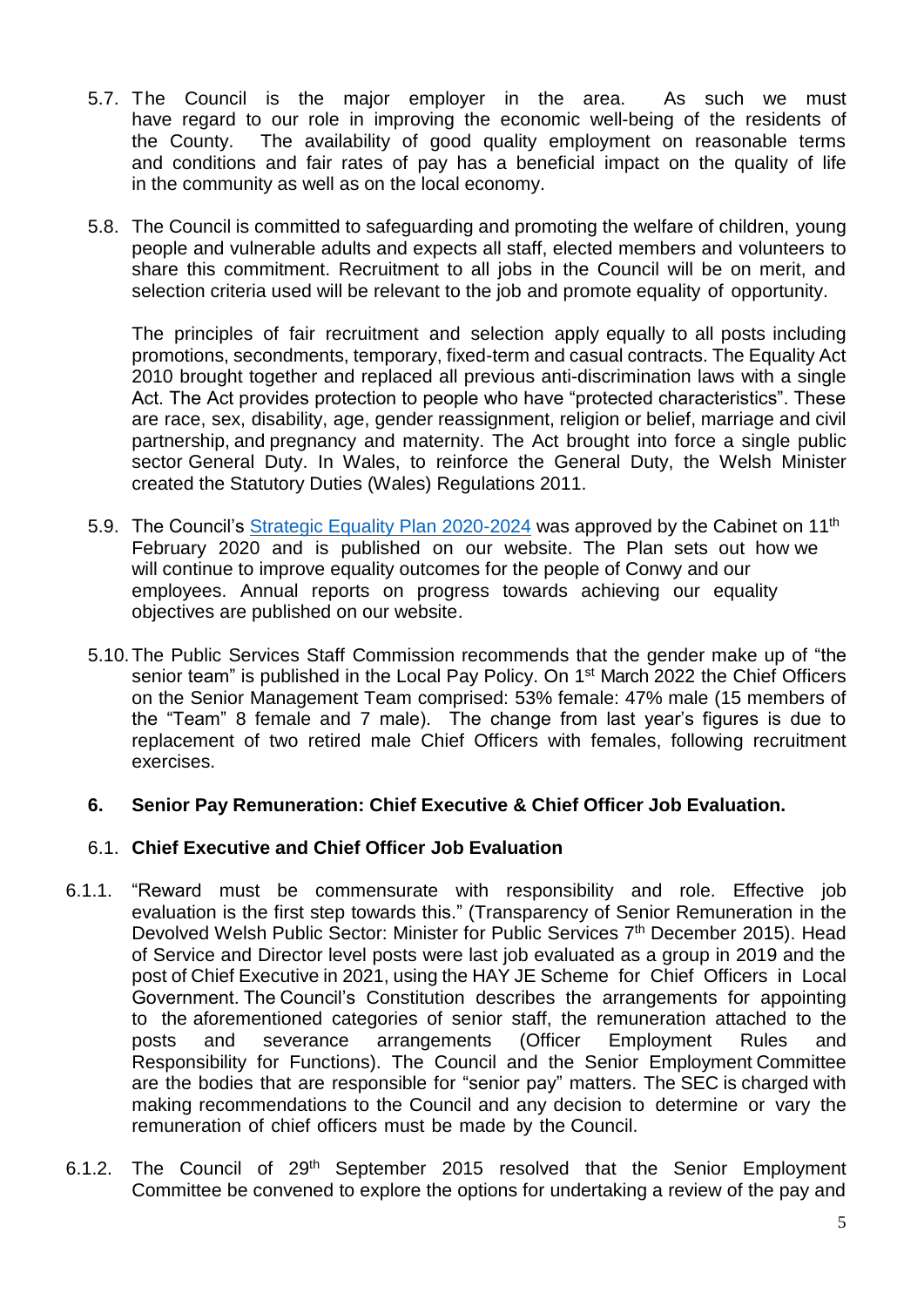grading of Heads of Service, Strategic Directors and Chief Executive. A report on the outcome of the review of senior pay and grading was presented to the SEC 29<sup>th</sup> April 2019 and recommendations presented to and approved by the Council on  $9<sup>th</sup>$  May 2019. The recommendations were implemented and form the Council's established Pay and Grading Structure for Chief Officers (Appendix D).

6.1.3. The SEC was convened in July 2021 to enable the completion of the Chief Officer Pay Review which required consideration of the last remaining post, namely the Chief Executive, which has been excluded from the 2019 Chief Officer Pay review. The SEC directed that an external consultant (Korn Ferry) carry out a review of the CEO post and make recommendations, including on pay. The Korn Ferry analysis concluded that **"***the evaluation for the Conwy CE has increased, particularly on the elements that relate to initiative, complexity, and impact*. A report presenting the SEC pay options and pay recommendation was presented and approved by Council on 9<sup>th</sup> December 2021 and resolved to refer the Council's decision to the Independent Remuneration Panel (IRP) for Wales who endorsed the decision in January 2022.

## 6.2. **Role of the Chief Executive**

The Chief Executive is the senior officer who leads and takes responsibility for the implementation of the organisation's priorities. The Council has a turnover of £427M (£27M capital and £400M gross revenue) and is responsible for a wide range of services employing 3,414 full time equivalent posts.

As Head of the Paid Service the Chief Executive works closely with elected members and senior officers to deliver the Council's strategic well-being objectives as set out in the [Corporate](https://www.conwy.gov.uk/en/Council/Strategies-Plans-and-Policies/Corporate-Plan/Corporate-Plan-2017-2022.aspx) Plan 2017- 2022 The Corporate Plan is currently being updated for 2022-2027.

The Chief Executive provides leadership, direction and motivation for staff and is responsible for ensuring the effective use of resources. The role includes meeting and liaising with numerous external stakeholders in order to foster good partner relationships and to work collaboratively. The Chief Executive has personal responsibility in respect of a number of statutory obligations.

The role of the Chief Executive is a full time permanent appointment. Post holders are selected on merit, against objective criteria and are appointed by the Council. The Chief Executive routinely works evenings and weekends as well as the standard Monday to Friday business week.

## 6.3. **Chief Executive Pay**

Further to approval by Council and endorsement by the Independent Remuneration Panel for Wales, the salary for the Chief Executive is set out in the pay band CEA Scale Points 1 to 4; the range from 1<sup>st</sup> April 2021 to 31<sup>st</sup> March 2022 was £127,286 - £135,077. With the back dated Chief Executives' Pay Agreement of 1.50% the range from 1<sup>st</sup> April 2021 to 31st March 2022 is £129,195 - £137,103. The Chief Executive may receive additional payments for the elections for where he is the Returning Officer. The Returning Officer is an officer of the Council who is appointed under the Representation of the People Act 1983. Although appointed by the Council the role of the Returning Officer is one of a personal nature and distinct and separate from their duties as an employee of the Council. The Returning Officer is the person who has the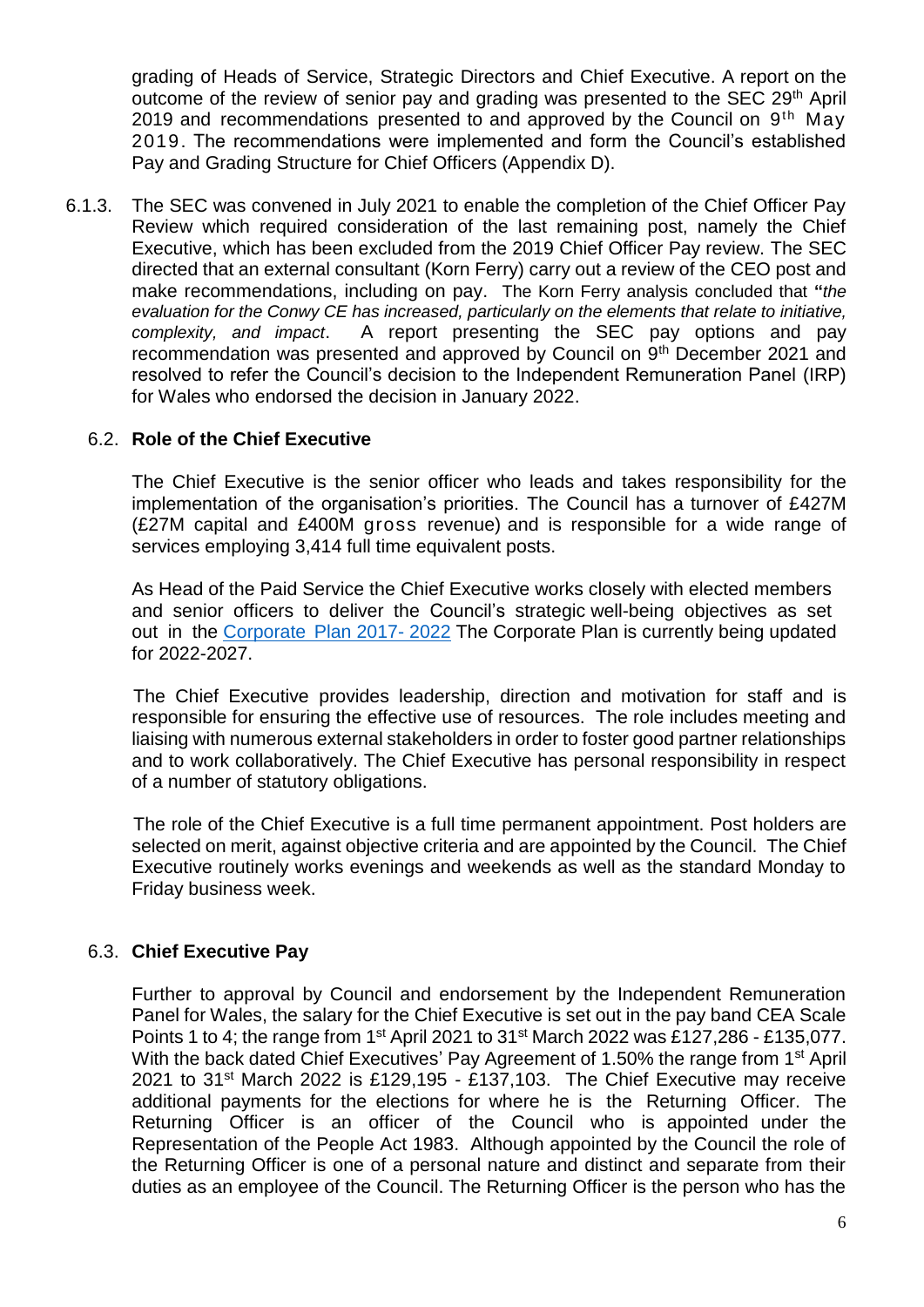overall responsibility for the conduct of elections. Election fees are paid for these additional duties and they are paid separately to salary. The fees for national elections are set by Central Government. Fees for local elections are set locally and amount to £170 per contested electoral division/ward and £55 per uncontested electoral division/ward. Other officers, including chief officers within the scope of this policy, may receive additional payment for specific election duties in line with the agreed scale of fees.

Details of the Chief Executive's pay, including any additional payments are published in the Council's Annual Finance and Governance Report (Statement of Accounts) which is published separately on the council website.

The most recent version can be accessed by clicking [here](https://www.conwy.gov.uk/en/Council/Accountabilty/Budget-information/assets/documents-budgets/documents-statements/Annual-Finance-and-Governance-Report-202021.pdf)

Expenses such as for train, car mileage, overnight accommodation and parking are claimed back in accordance with the organisation's travel and subsistence policy. Where benefits-in-kind or other expenses are taken up these are disclosed within the Annual Finance and Governance Report (Statement of Accounts).

The Chief Executive is a member of the Local Government pension scheme and details are disclosed in the Annual Finance and Governance Report (Statement of Accounts). There have been no increases or enhancements to the pension outside of standard arrangements.

The notice period for the role is not less than 3 months.

## 6.4. **Senior Staff**

- 6.4.1. For the purposes of this statement, 'Chief Officers' are as defined within S43 (2) of the Localism Act. The posts falling within the statutory definition of S43 of the Localism Act are set out below: (details of the salary of each are included in Appendix C):
	- a) Chief Executive/Head of Paid Service
	- b) Strategic Directors/Section 151 Officer
	- c) Heads of Service/Monitoring Officer
	- d) Head of Democratic Services
	- e) Direct reports to the above excluding administrative and secretarial staff.
- 6.4.2. No bonus or performance related pay mechanism is applicable to the pay of any of the above categories of Chief Officer.
- 6.4.3. The process for making changes to Chief Officer and Chief Executive salaries' requires the proposals to be sent to the Independent Remuneration Panel (IRP) for Wales under S143A of the Local Government (Wales) Measure Act [2011](http://2011.6.5.5/) [as](http://2011.6.5.5/)  [amended by the Local Government and](http://2011.6.5.5/) Election (Wales) Act 2021.
- 6.4.4. The WLGA obtained the agreement of the IRP that such nationally negotiated pay increases can be submitted to the IRP for their view (under S.39 of the Local Government (Wales) Act 2015) on a collective basis by the WLGA (as the Employers Organisation in Wales) rather than Councils having to do so on an individual basis.
- 6.4.5. In accordance with the above agreement at the point where there are national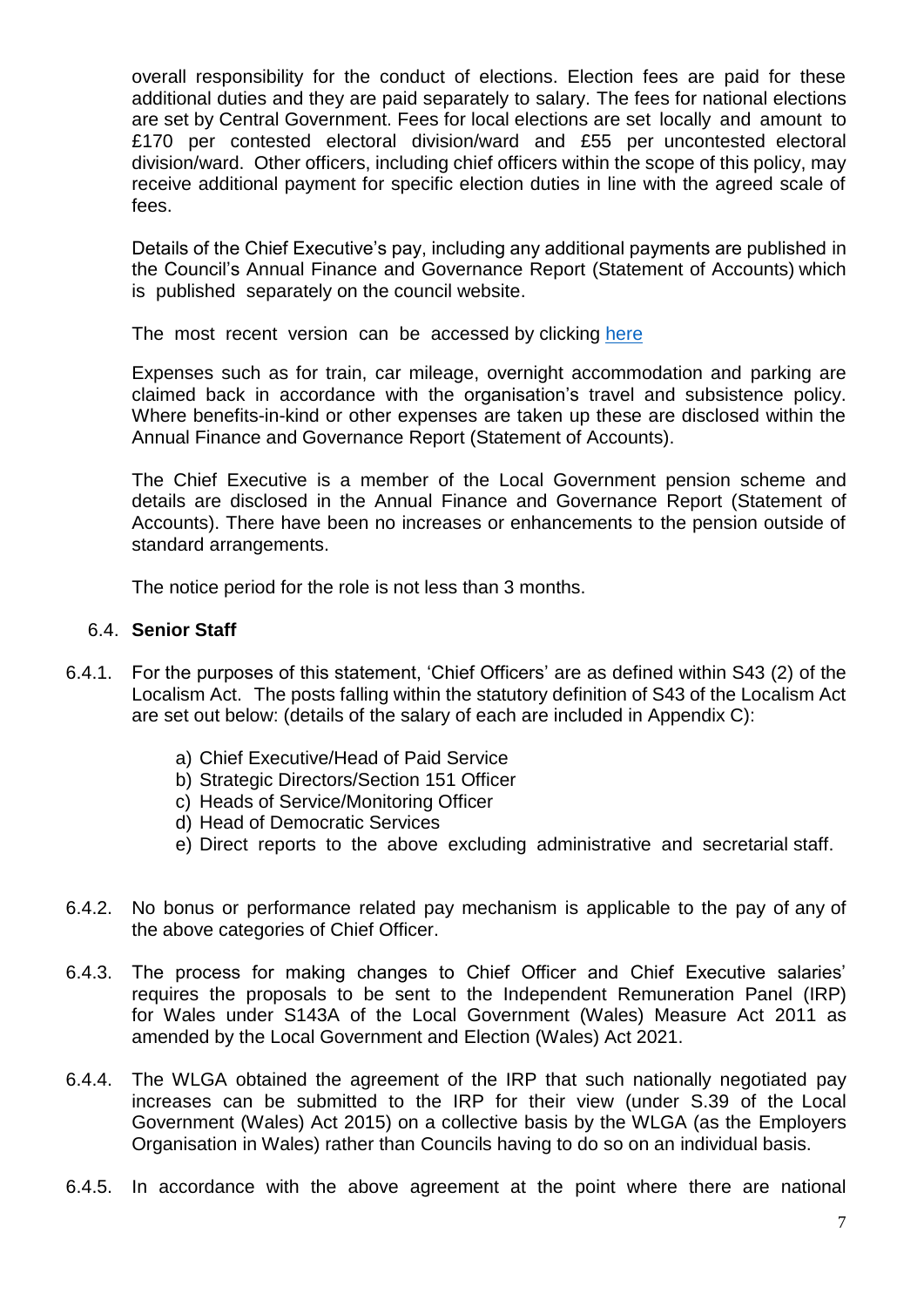agreements on pay awards for Chief Officers and the Chief Executive the WLGA will write to the IRP seeking approval.

- 6.4.6. Following this established protocol will ensure that the Council will satisfy its obligations under S143A of the Local Government (Wales) Measure Act 2011 [\(as](http://2011.6.5.5/)  [amended by the Local Government and Election \(Wales\) Act 2021\).](http://2011.6.5.5/) In respect of having the necessary approvals in place to implement the aforementioned nationally negotiated pay awards for 2021/22.
- 6.4.7. The Council employs Chief Officers under JNC terms and conditions which are incorporated in their contracts. The JNC for Chief Officers negotiates on national (UK) annual cost of living pay increases for this group, and any award of the same is determined on this basis. Chief Officers employed under JNC terms and conditions are contractually entitled to any national JNC determined pay rises and this Council will therefore pay these as and when determined in accordance with current contractual requirements.
- 6.4.8. Should the Council at any time decide that it does not wish to implement nationally negotiated JNC pay increases then Council would be able to resolve accordingly and alter its Pay Policy Statement. The legal implications of such a proposal would be clearly set out to the Council.

# **7. Pay Relativities within the Authority**

- 7.1 The lowest paid persons employed under a Contract of Employment with the Council are employed on full time [37 hours] equivalent salaries in accordance with the minimum spinal column point currently in use within the Council's grading structure. For the period 1st April 2021 to 31st March 2022, this was £18,333 per annum.. The Council also employs apprentices on the National Minimum Wage rates.
	- 7.2. The relationship between the rate of pay for the lowest paid and Chief Officers is determined by the processes used for determining pay and grading structures as set out earlier in this Policy Statement.
	- 7.3. The statutory guidance under the Localism Act recommends the use of pay multiples as a means of measuring the relationship between pay rates across the workforce and that of senior managers, as included within the Hutton 'Review of Fair Pay in the Public Sector' (2010). The Hutton Report was asked by Government to explore the case for a fixed limit on dispersion of pay through a requirement that no public sector manager can earn more than 20 times the lowest paid person in the organisation. The report concluded that the relationship to median earnings was a more relevant measure and the Government's Code of Recommended Practice on Data Transparency recommends the publication of the ratio between highest paid salary and the median average salary of the whole of the Authority's workforce.
		- 7.4.The current pay levels within the Council define the multiple between the lowest paid (full time equivalent) employee £18,333 and the Chief Executive £127,286 Ratio =1:6.94 and; between the lowest paid employee and average Chief Officer as Low paid to Chief Officers - £18,333 and £85,044; Ratio =1:4.64.
	- 7.5. As part of its overall and ongoing monitoring of alignment with external pay markets, both within and outside the sector, the Council will use available benchmark information as appropriate.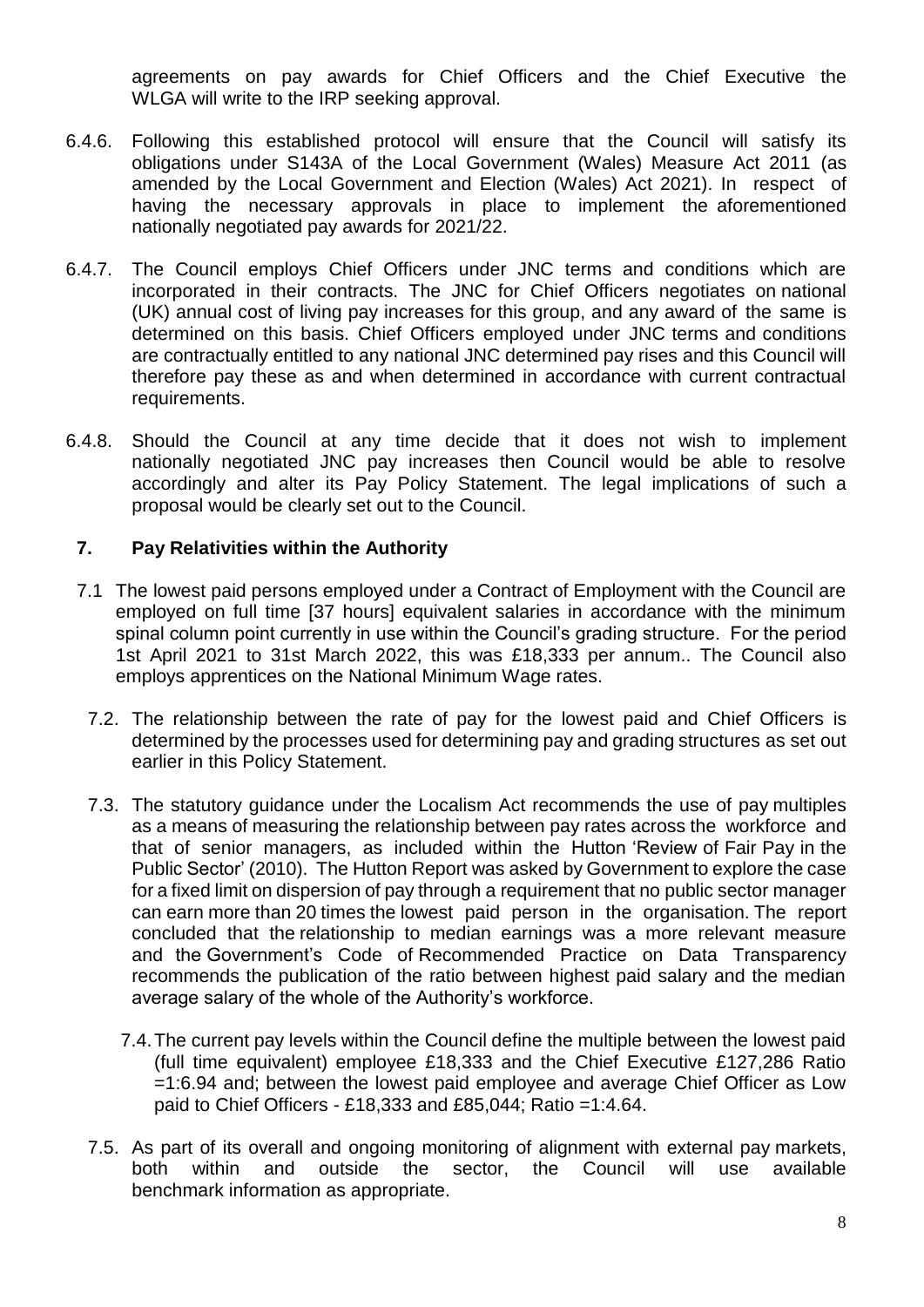# **8. Exit Policy/Re-engagement/Re-employment/Payments on Termination**

8.1. The Council's approach to statutory and discretionary payments on termination of employment of Chief Officers (and all other employees), prior to retirement, is set out within its Discretionary Compensation Policy as approved by the Council on 27<sup>th</sup> January 2011, and the Redundancy Policy in accordance with Regulations 5 and 6 of the Local Government (Early Termination of Employment) (Discretionary Compensation) Regulations 2006.

This is in respect of a redundancy payment being based on actual weekly earnings (Regulation 5) and, when an enhanced redundancy payment of up to a maximum of 45 weeks' pay could be granted (Regulation 6) and, when discretionary compensation of up to 24 weeks could be granted for "interests of the efficiency of the service" terminations. Regulations 12 and 13 of the Local Government Pension Scheme (Benefits, Membership and Contribution) Regulations 2007 do not apply, as the Authority does not increase the total membership of active members (Regulation 12) or award additional pension (Regulation 13).

- 8.2. The Council reduced its discretionary compensation provision when the revised Policy was approved on 27<sup>th</sup> January 2011 and reaffirmed its policy of paying redundancy based on an actual week's pay. The Discretionary Compensation Policy provisions have been re-affirmed by the Council in subsequent annual Local Pay Policy reports.
- 8.3. All proposals to award a discretionary compensation payment for redundancy or interests of the efficiency of the service, or a request to waive actuarial reduction of pension earliness costs to the employee, must be constructed as a business case on an appropriate standard template provided by Corporate HR. Where the business case relates to the Chief Executive, Strategic Director or a Head of Service and the sum does not exceed the threshold of £100k the Senior Employment Committee (6 members of the SEC for this function) will consider the case and make a decision. If the threshold of £100k is exceeded for any post the SEC will make a recommendation to the Council. In all other cases delegated authority to exercise discretionary powers under the policy is granted to the appropriate Strategic Director/Chief Executive, Section 151 Officer (Strategic Director Finance & Resources), Head of Corporate Improvement & Human Resources and Head of Law and Governance in consultation with the Portfolio Holder for Modernisation, the relevant Portfolio Holder for the service and Leader of the Council for business cases in the Modernisation portfolio.
- 8.4. Exit payments associated with loss of employment including redundancy are important to employers' ability to reform and react to new circumstances. The pressure on the Council's budget and the need to continue to make substantial financial savings in the years ahead will inevitably result in further departures of staff. The pool of staff prepared to "volunteer" for redundancy has been significantly diminished as a consequence of previous cuts with a greater prospect therefore of more compulsory redundancies. In this operating environment the use of the Council's discretionary compensation policy provisions may be necessary more often in order to deliver the level of savings needed. Exit payments provide important support for employees as they find new employment. Equally it is important that these payments are fair and offer value for money.
- 8.5. The detailed costs and numbers of exit packages are set out in the Council's Statement of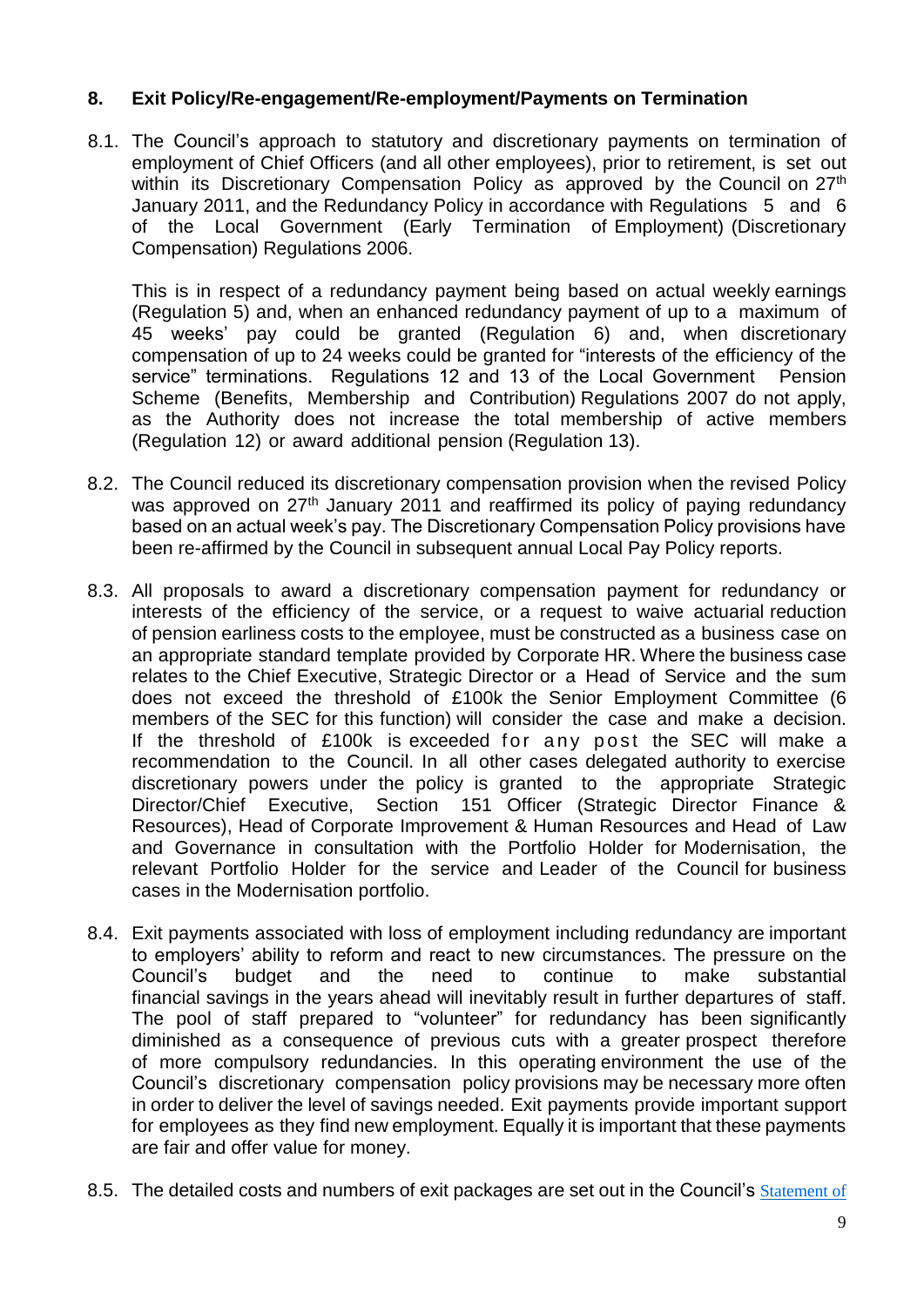#### [Accounts 2020/21](https://www.conwy.gov.uk/en/Council/Accountabilty/Budget-information/assets/documents-budgets/documents-statements/Annual-Finance-and-Governance-Report-202021.pdf).

- 8.6. The Council must ensure that its employment policies and their application, do not result in direct or indirect discrimination contrary to law for people in any of the above "protected characteristics." To ensure that the Council does not discriminate, no applicant will be automatically debarred from consideration for employment or reemployment purely because they are in receipt of a public or private sector pension. To deny a person of pensionable age who may have been made redundant and as a consequence accessed pension benefits the right to seek re-employment (because they are in receipt of a pension) may be either direct or indirect age discrimination because it is highly likely that the impact of the Policy would have a disproportionate impact on individuals of a particular age e.g. over 55 in local government.
- 8.7. In addition to the terms of the Redundancy Payments (Continuity of Employment in Local Government) (Modification) Order (Amendment) 2010,the Council will not re-employ ex-employees who have been made redundant (or left in the "efficient exercise of the service") until a period of time has elapsed that is equal in length to the number of weeks' pay their compensation payment equates to, e.g. a redundant employee in receipt of 25 weeks redundancy pay would not be eligible for consideration for re-employment until 25 weeks after their termination date has passed. The same restriction will apply in respect of the placement of such ex-employees via Employment Agencies. Service Managers wishing to consider re-employing exemployees must seek the approval of their respective Head of Service, Strategic Director and the Head of Corporate Improvement & Human Resources prior to the shortlisting stage of the recruitment process. For the avoidance of doubt there can be no re-employment before the relevant time period has elapsed. If there is a wish to reemploy the necessary approvals must be sought and obtained in advance. The need to seek approval is open ended not time limited.
- 8.8. Settlement Agreements "can be a useful means of protecting public bodies from legal challenges relating to early departures" (Wales Audit Office: Managing Early Departures Across Welsh Public Bodies February 2015). They are legally binding contracts that end the employment relationship and waive an individual's right to make a claim covered by the agreement to an employment tribunal or court. They usually provide for a severance payment. The Council does not routinely use Settlement Agreements. As a matter of policy the Council will not re-employ staff whose termination of employment is covered by a Settlement Agreement or COT3. The same restriction will apply in respect of the placement of such ex-employees via Employment Agencies. Delegated authority will be given to the Chief Executive (posts in Law & Governance), Strategic Directors (for posts in their respective services) Head of Corporate Improvement & Human Resources & Head of Law & Governance to consider any pre or post termination requests to waive this policy provision on a case by case basis.

A number of factors will be relevant in considering requests to waive this policy provision including, financial, working relationships, and trust and confidence (this is not an exhaustive list).

In the event that a request to waive is agreed, ex-employees will not be able to recommence employment with CCBC (after an open advertisement and successful outcome from a recruitment and selection process) until a period of time has elapsed that is equal in length to the number of weeks' pay their compensation equates to (see paragraph 8.7 above for an example).